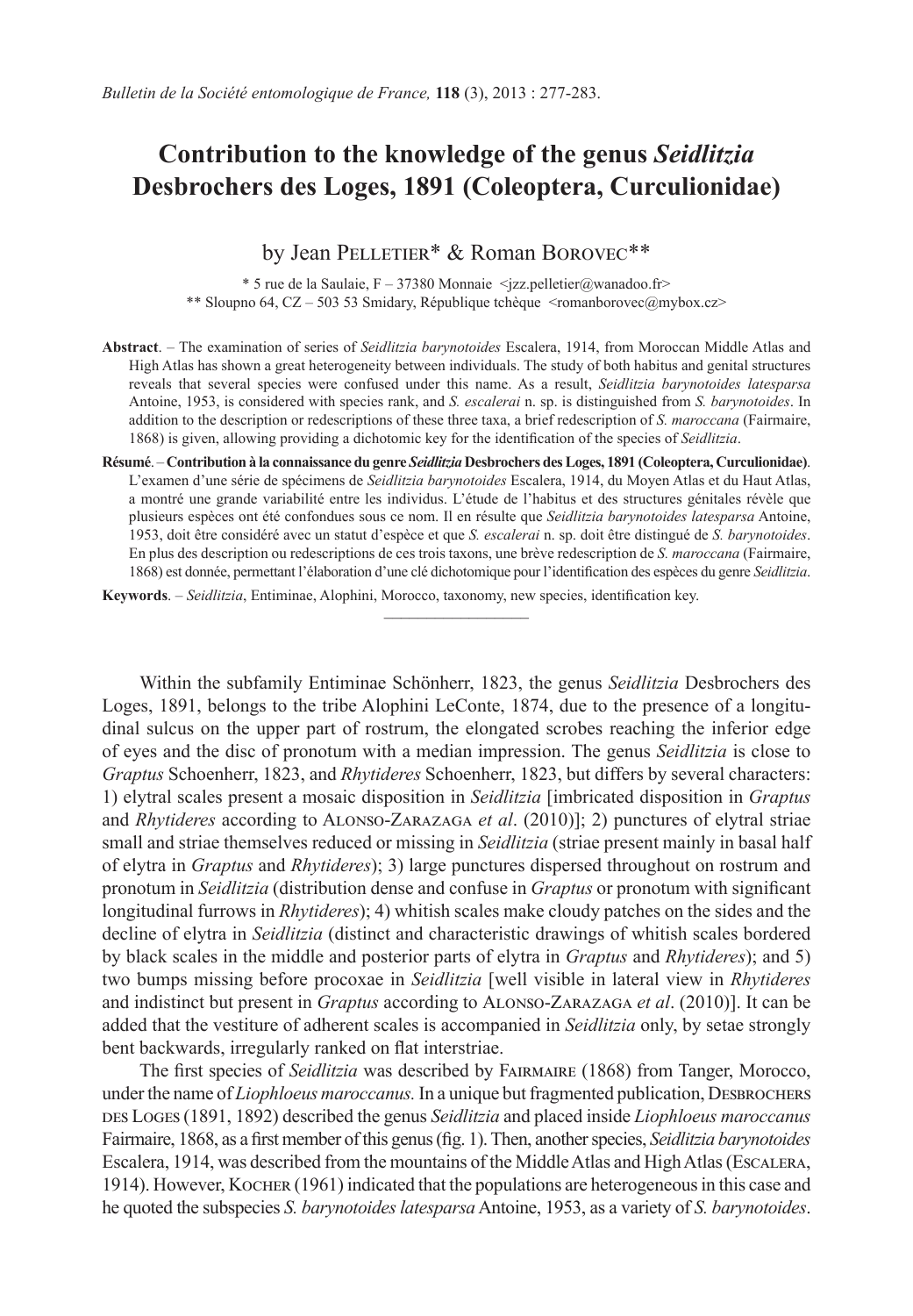González (1968) summarized all the known data of *Seidlitzia* and confirmed Kocher´s status of two independent species with one variety. He examined male genitalia for the first time, but not in var. *latesparsa*. The examination of recently collected material from Morocco along with types of the last two mentioned taxa confirmed the heterogeneity of material and prompted us to study the genitalia structures in all species of *Seidlitzia*. It results from this study that a new species, *S. escalerai* n. sp., can be distinguished from *S. barynotoides* and a change of rank is needed for *S. latesparsa* Antoine, considered as a valid species.

*Acronyms*. – **CGE**, coll. Christoph Germann, Thun, Switzerland; **JKR**, coll. Jiří Krátký, Hradec Králové, Czech Republic; **JPE**, coll. Jean Pelletier, Monnaie, France; **MNCN**, coll. Museo Nacional de Ciencias Naturales, Madrid, Spain; **MKO**, coll. Michael Košt'ál, Brno, Czech Republic; **MNHN**, coll. Muséum national d'Histoire naturelle, Paris, France; **PCA**, coll. Pierre Cantot, Rouillé, France; **PWE**, coll. Patrick Weill, Pau, France; **RBO**, coll. Roman Borovec, Sloupno, Czech Republic; **SDEI**, coll. Senckenberg Deutsches Entomologisches Institut, Müncheberg, Germany.

The ratio of width (w) to length (L) measured in the middle of pronotum and elytra is used to precise the shape of these body parts.

#### Genus *Seidlitzia* Desbrochers des Loges, 1891

*Seidlitzia* Desbrochers des Loges, 1891: 30. Type-species: *Liophloeus maroccanus* Fairmaire, 1868, by subsequent monotypy (Alonso-Zarazaga & Lyal, 1999).

#### *Seidlitzia barynotoides* Escalera, 1914

*Seidlitzia barynotoides* Escalera, 1914: 441; Kocher, 1961: 165; González, 1968: 60; Stüben *et al*., 2010: 71.

LECTOTYPE (**present designation**): a well preserved  $\varphi$  in coll. MNCN, labelled as follows: 1) "Glaui" [handwritten label]; 2) "*Alophus barynotoides*" [Escalera's handwritten label]; 3) "Sintipo" [red printed label]; 4) "MNCN Cat. tipos N° 9024" [red printed label]; 5) "MNCN\_Ent N° Cat. 71761" [printed label]; only one specimen was found within the Escalera's collection although the original description was made upon several as indicated by the mention "Long. 9 à 11 mm". It is therefore justified to designate a lectotype assuming that other syntypes may exist and a new label was added: 6) "LECTOTYPUS *Seidlitzia barynotoides* Escalera, R. Borovec design. 2012" [red printed label]. In spite of the *Alophus barynotoides* label, the species is indicated as "*Seidlitzia barynotoides*" in Escalera (1914).

*Material examined***. –** Kocher (1961) indicated the presence of *S. barynotoides* in both High Atlas (Glaoui, *loc. cl.*) and eastern Middle Atlas (Moussa-ou-Salah) between 2000 and 3600 m. In the present study, we examined mainly specimens from the High Atlas: Al Atlas al Kabïr Mts, Imlil pr. Asni, 2000 m, *M. Košt'ál leg*. (MKO, RBO); Al Atlas al Kabïr Mts, Dj Toubkal Sidi Chamharouch pr. Asni, 2500 m, *M. Košt'ál leg*. (MKO); Oukaïmeden, Marrakech, 2650 m, *P. Machard leg*. (JPE, RBO); *idem*, *J. Pelletier leg*. (JPE); *idem*, *P. Weill leg.* (PWE); Oukaïmeden, N 31°11,723' - W 07°51,351', 2625 m, 19-20.V.2011, *V. Zieris lgt*. (JKR); Marrakech, Haut Atlas, 2 km SE Oukaïmeden, 3000 m, 30.IV.2012, *M. Šárovec lgt*. (JKR); Tizi-n-Tagatout Oukaïmeden, 2700 m, 19.IV.1995, *M. Šárovec lgt.* (JKR); Taroudannt, 13.IV.1995, *M. Šárovec lgt*. (JKR); Dj. Rhat, *M. Antoine leg*. (MNHN); col du Siroua 3600 m, *M. Antoine leg*. (MNHN); Tacheddirt, 2300 m, *P. Machard leg*. (JPE); Grand Atlas Dj. Tachdirt *Alluaud*, 2600 m, Faune au-dessus de 3000 m (3100-3600) (MNHN); Tizi n'Tachdirt (Maroc), *Antoine*, 2500 m, VII.1925 (MNHN); Dj. Tachdirt, 2700 m, *M. Antoine leg*. (MNHN, SDEI); Tizi n'Mendel 2400 m, *M. Antoine leg*. (MNHN); Tizi n'Tachdirt, 3000-3200 m, *M. Antoine leg*. (MNHN); Hoher Atlas, N-Seite, 56 km SW Asni, Tizi-n-Test, 2000 m, N 30°52'25'' - W 08°21'26'', 25.XII.2002, *Euphorbia sp*., Ginster (*Quercus ilex*), *leg. Germann* (CGE). In the Middle Atlas, we examined only one specimen of *S. barynotoides* from Tichoukt: Tichoukt, 2900 m, *Le Cerf leg*. (MNHN).

*Diagnosis*. – Species found in altitude in the Moroccan Middle Atlas and High Atlas, characterized by the lateral margin of protibias bent at apex in males and the tip of aedeagus large. For females, see "Discussion" below.

278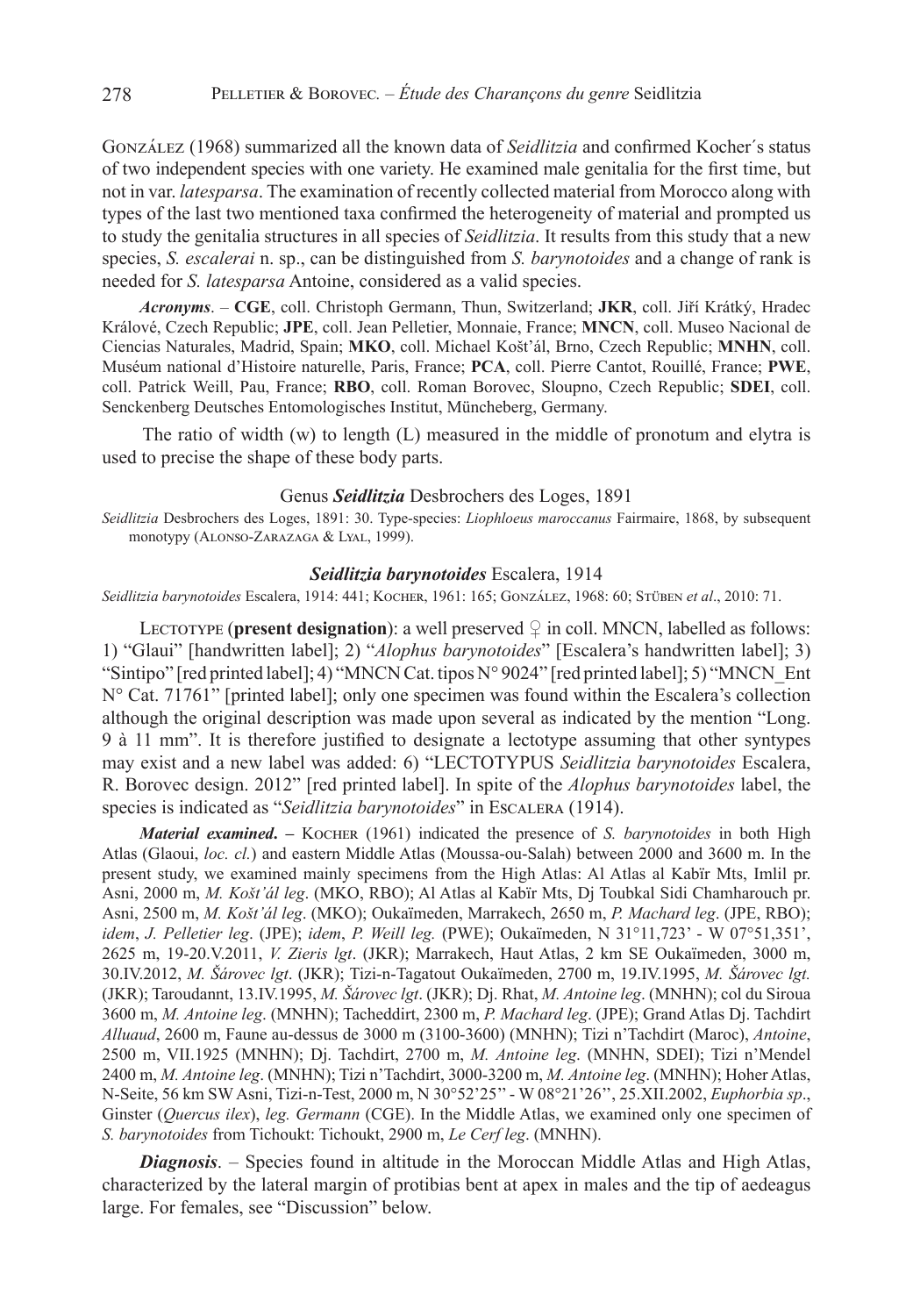*Redescription*. – Length of lectotype: 8.8 mm (including rostrum); other  $\delta$ : 9.4 mm (8.9-10.5 mm; n = 12);  $\mathcal{Q}$ : 9.7 mm (8.5-11.0 mm; n = 11).

*Head* with rostrum with a median longitudinal sulcus, the eyes flat and the funicle segments 4-7 rounded or slightly transverse.

*Pronotum* with rounded sides, shortly enlarged behind the anterior edge, the broadest at the anterior third level and then regularly reduced backwards. Disc without  $(\text{C})$  or with a short median depression before its midlength  $(\mathcal{Q})$ . Deep punctures irregularly dispersed throughout.

*Elytra* subparallel behind shoulders, slightly reduced backwards  $(\text{ } \textcircled{})$  or broader and more regularly oval (♀). Disc relatively flat (♂) or distinctly vaulted (♀). Punctures thinner than on the disc of pronotum. Striae hardly distinct. Integument covered by polygonal scales of clear or dark tints making irregular spots.

*Protibias* bent at apex in males only.

*Male genitalia*. Penis large at base and moderately decreasing towards apex which is large in ventral view (fig. 2), strongly curved and bent upward in lateral view (fig. 2).

*Female genitalia*. Fenestra of ventrite 8 long-oval (fig. 6). Spermatheca with long, slender, regularly curved cornu, small corpus and ramus distinctly longer and wider than inconspicuous nodulus (fig. 10).

*Variability*. – Shape of rostrum variable, either parallel-sided or distinctly broader at base, mainly in females.

*Discussion*. – Males are well characterized by both the bent apex of protibias and the shape of aedeagus in ventral view. Females are easily separated from those of *S. escalerai* n. sp. by the last segments of funicle rounded, not distinctly transverse. Females of *S. barynotoides* differ from those of *S. latesparsa* by a body length consistently smaller.

#### *Seidlitzia latesparsa* Antoine, 1953, **stat. prom.**

*Seidlitzia barynotoides* ssp. *latesparsa* Antoine, 1953: 220. *Seidlitzia barynotoides* var. *latesparsa* Antoine; Kocher, 1961: 165; González, 1968: 60.

*Type material.* − HOLOTYPE: ♂, Morocco: 1) "Bou Iblane 3200. VI-38 Maroc (*Antoine*)"; 2) "Holotype" [red printed label]; 3) "*latesparsa* Antoine det. m." ["*latesparsa*" Antoine's hand written]; 4) "Muséum Paris Coll. Antoine", to which was added the following label; 5) "*Seidlitzia latesparsa*, R. Borovec & J. Pelletier det. 2012" [red printed label]. Paratypes:  $3 \text{ } \partial$ ,  $2 \text{ } \partial$ , all collected at Bou Iblane between 2800 and 3300 m in VI-VII.1938. They are accompanied by a red label with "cotype" or "paratype" ( $\Diamond$ ), and "allotype" or "cotype" ( $\Diamond$ ).

**Other material examined.** – KOCHER (1961) indicated the presence of the species from eastern Middle Atlas including Bou Iblane, the typical locality, and from "various localities" of the central High Atlas. Additional material examined was as follows. Middle Atlas: Tizi n'Mendre (MNHN); Jbel bou Iblane, 33°32,736'N - 04°09,295'W, 11.V.2009, 2279 m, *R. Borovec lgt*. (RBO); Tichoukt, 2900 m (MNHN). High Atlas: Bou Naceur Daya, 3200 m (MNHN); Ich Bou Naceur, 3100 m (MNHN); Arround (JPE); Dj. Ayachi, 3400-3700 m (JPE); Djbel Ayachi, 3400-3700 m (MNHN).

*Diagnosis*. – In mean, the longest species of *Seidlitzia*, characterized by the apex of protibias bent in males and the shape of aedeagus pointed in ventral view.

*Redescription.* – Length of holotype: 10.5 mm (including rostrum). Other  $\sqrt{3}$ : 11.0 mm  $(10.0-11.5 \text{ mm}; \text{ n = 7});$   $\frac{\mathcal{Q}}{12.7}$  mm  $(11.8-14.0 \text{ mm}; \text{ n = 7}).$ 

*Head* with rostrum robust of ca. equal width from base to apex and with a deep longitudinal sulcus. Segments of antennae decreasing progressively in length, segments 5-7 rounded or tronconical, not distinctly transverse in both sexes.

*Pronotum* broadest at the anterior third of its length and then linearly reduced backwards. Anterior edge with an indentation in the middle. No depression or sulcus on the disc.

*Elytra* feebly vaulted, flat on disc, with striae marginally visible and punctures not different from those of interstriae. In fresh specimens, fuzzy drawing of white scales before apex in the middle and sides.

*Legs.* Lateral margins of protibias bent inwards in males only.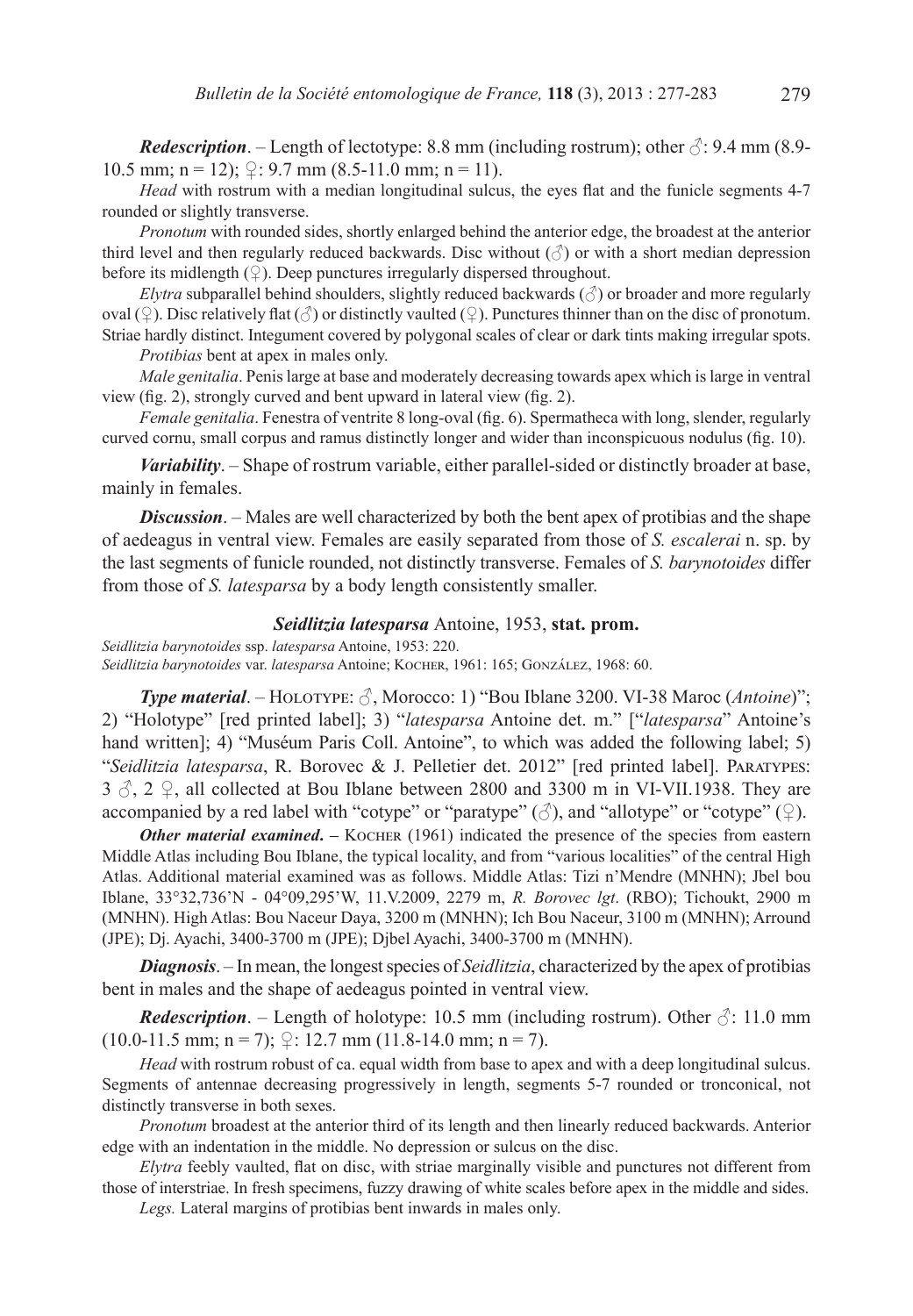*Male genitalia*. Penis in ventral view large at base and narrowing towards apex, this pointed, in lateral view strongly curved with the apex upturned (fig. 3).

*Female genitalia*. Ventrite 8 with a notch in the middle of *margo apicalis*, without fenestra (fig. 7). Spermatheca built upon the standard model (*cf*. fig. 10).

*Discussion*. – *Seidlitzia latesparsa* Antoine, can be distinguished from *S. barynotoides* Escalera by the shape of the penis tip and the longer body length ( $\circ$ ,  $\circ$ ) (P < 0.01 using the Student's t-test). *S. latesparsa* differs also from *S. escalerai* n. sp. by the longer body  $(\Diamond, \Diamond)$ , antennal segments not transverse ( $\Diamond$ ,  $\Diamond$ ) and protibias bent at apex ( $\Diamond$ ).

#### *Seidlitzia escalerai* **n. sp.**

HOLOTYPE:  $\Im$ , Morocco: 1) "Tachdirt & Djebel Likoumt Grand Atlas"; 2) "*Miss Le Cerf & Talbot* Grand Atlas 28.IV à 9.VI.1927"; 3) "Muséum Paris 1980 Coll. G. Ruter"; 4) "Holotype  $\circled{}$ *Seidlitzia escalerai* Borovec & Pelletier" [red printed label], *in* MNHN.

PARATYPES: 8 ♂, 10 ♀. 1 ♂, "Bou Naceur Daya, 3180 m, *Le Cerf*" (MNHN); 1 3, 1 ♀ "Djeb. Rhat Maroc (*Antoine*) G. A., 2800, VII.33" (MNHN); 1 ♀, *idem*, "2900, VIII.35" (MNHN); 1 ♂, *idem*, "3000, VII.36" (MNHN); 1 ♀, "Oukaïmeden MA Marrakech, 28.IV.2001, *Machard*" (JPE); 1 ♂ "Oukaïmeden, *H. Fongond*" (PCA); 1 ♀, "Tizi n'Tichka, *Antoine*, 2500, VII.30" (MNHN); 1 ♀, "3 km de Tizi n'Tichka, 1980 m, 23.IV.83", "Grand Atlas Central, Maroc, *P. Ponel*" (JPE); 1 ♂ 3 ♀, "Oukaïmeden MA Marrakech, 25.IV.93, *Machard*" (3 JPE, 1 RBO), 2 ♂ 1 ♀, *idem*, "2650 m, 30.IV.95" (2 JPE, 1 RBO); 1 ♀, "Oukaïmeden sous pierres, 18.V.2007, *J. Pelletier leg*." (JPE); 1 ♂, "Oukaïmeden, 19.IV.2012, *P. Krásenský lgt*." (JKR).

*Diagnosis*. – Close to males of *Seidlitzia barynotoides* Escalera and *S. latesparsa* Antoine, but different by the lateral margin of protibias straight up to apex and the shape of aedeagus (fig. 4). All the body covered by rounded copper-coloured scales and deep punctures well visible on head and pronotum.

**Description of male holotype**. – Length: 10.8 mm (including rostrum). Other  $\delta$ : 10.9 mm  $(10.2-12.1 \text{ mm})$ ,  $\mathcal{Q}$ : 11.0 mm  $(9.0-13.0 \text{ mm})$ .

*Head* with rostrum large at base and moderately narrowed at apex, with a longitudinal median sulcus. Scrobes long, open apically, reaching the inferior edge of eyes basally. Antennae short, reddish with scape dilated in upper third, rounded at apex. Funicle segments short, segment 1 2.0× as long as broad at apex, segment 2 1.5× longer than broad, segments 3-4 rounded, segments 5-7 distinctly transverse, segment 7 tronconical. Club thick, moderately pointed at apex. Eyes flat, shortly oval.

*Pronotum* slightly transverse (w/L =  $1.10$ ), shortly enlarged behind the anterior edge, broadest at the anterior third, then regularly narrowed backwards. Squamosity bordering anterior edge, lateral and posterior parts with some long semi-erected or bent white setae. Disc relatively flat with a small and hardly visible median depression in anterior third of its length. Deep punctures dispersed throughout.

*Elytra* in long oval (w/L = 0.69), disc flat, sides subparallel in anterior half, very progressively narrowed behind. Interstriae weakly convex, odd ones more convex than even ones, both of them with 1-2 ranks of semi-erected setae. Punctures of striae more or less concealed by scales. Metasternum and ventrites with dense punctures partially concealed by scales and white long recumbent setae.

*Legs* robust with tibias covered by long white setae. Protibias straight up to the tarsal corbels, slightly enlarged outwards at this level. Apex rounded with a row of robust yellow setae. Tarsal corbels closed. First tarsal segment in elongated triangle, second segment short and tronconical, third one bilobate.

*Genitalia*. Penis in lateral view curved at 90°, the base thick and apex thin (fig. 4); in ventral view narrowed towards apex, the latter large and truncate.

*Females*. – Differ from males by elytra more enlarged behind shoulders and sides more rounded, and funicle with segments more transverse, from segment 3 onwards. Furthermore, elytra are frequently more vaulted.

*Genitalia*. Fenestra of ventrite 8 narrow, parallel-sided (fig. 8). Spermatheca as in *S. barynotoides* (fig. 10).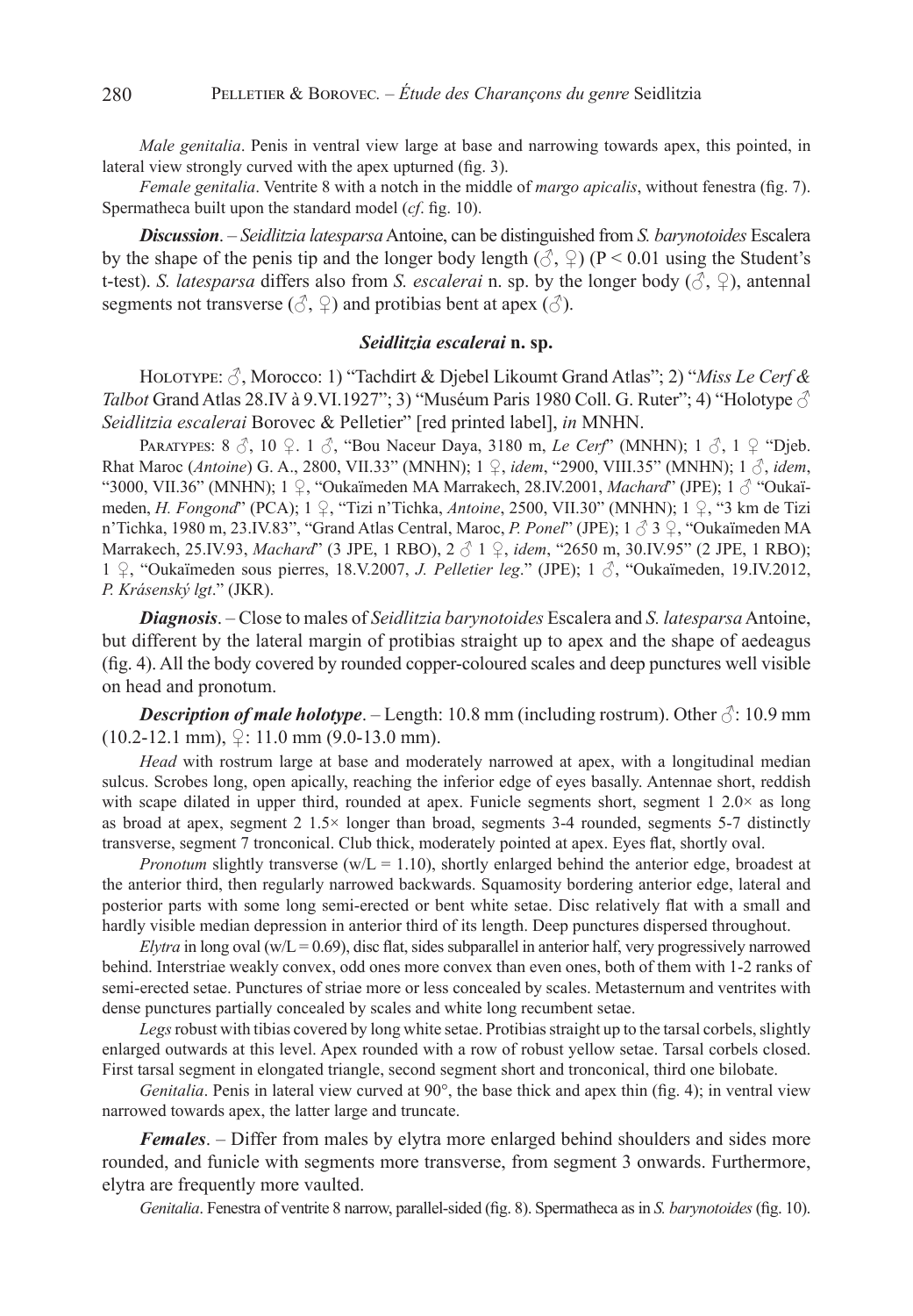*Variability*. – In addition to the length of the body, the shape of elytra varies largely  $(w/L =$ 0.67-0.81), particularly in females. Segments of funicle are more or less transverse with segments 3-4 sometimes globular. Sides of rostrum are subparallel or converge slightly to apex. Finally, the rostral sulcus is variable, more or less long and deep.

*Derivatio nominis.* – *Seidlitzia escalerai* n. sp. is named after Manuel Martínez de la Escalera (1867-1949), eminent Spanish coleopterologist, who was the descriptor of *S. barynotoides*, the closest related species.

*Discussion*. – *Seidlitzia escalerai* n. sp. is found under stones and share localities of High Atlas with *S. barynotoides*. Males differ from *S. maroccana* by the greater length and more southern distribution in Morocco. It differs from males of *S. latesparsa* and *S. barynotoides* both by the straight protibias and genitalia (fig. 4 *vs* fig. 3 and fig. 2). Females differ from other *Seidlitzia* by more distinctly transverse segments of funicle, particularly segments 5-7.



Fig. 1-11. – *Seidlitzia spp*. – 1, Body outline of *S. maroccana* (Fairmaire) (scale: 1.25 mm). – 2-5, Penis in ventral and lateral view (scales: 500 µm, 440 µm in fig. 5): 2, *S. barynotoides* Escalera; 3, *S. latesparsa* Antoine; 4, *S. escalerai* n. sp.; 5, *S. maroccana* (Fairmaire). – 6-9, Ventrite 8 in females (scale : 450 µm): 6, *S. barynotoides* Escalera; 7, *S. latesparsa* Antoine; 8, *S. escalerai* n. sp.; 9, *S. maroccana* (Fairmaire). – 10–11, Spermatheca (scale : 160 µm): 10, *S. barynotoides* Escalera; 11, *S. maroccana* (Fairmaire).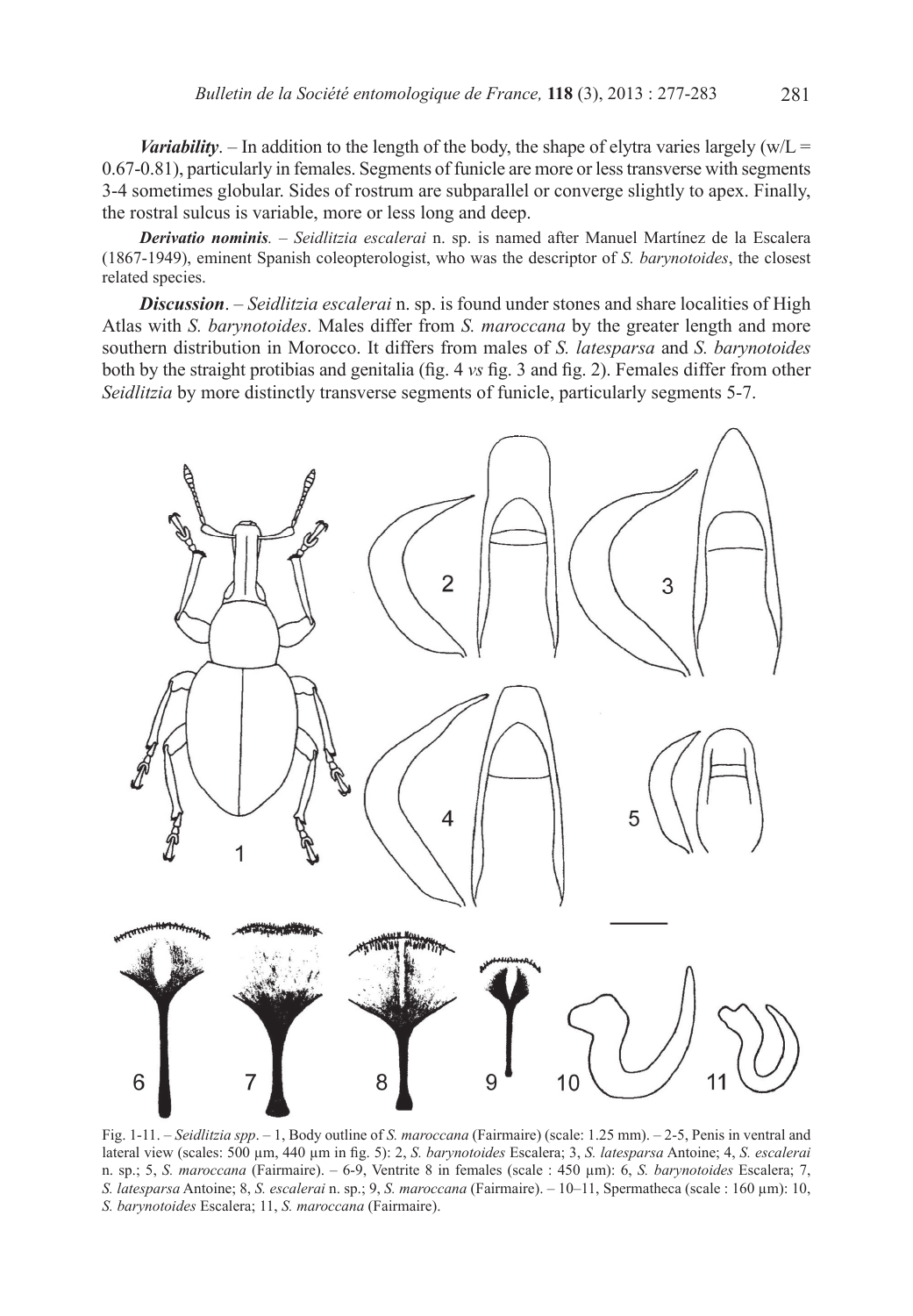#### *Seidlitzia maroccana* (Fairmaire, 1868)

*Liophloeus maroccanus* Fairmaire, 1868: 494. *Seidlitzia maroccana* (Fairmaire); Desbrochers des Loges, 1892: 94; Kocher, 1961: 165; González, 1968 : 59.

*Diagnosis*. – *Seidlitzia maroccana* differs from all other species of *Seidlitzia* by its smaller body size and its more northern distribution. In addition, males are characterized by a thicker tip of penis in lateral view (fig. 5).

*Redescription.* – Length  $\Diamond$ : 5.0 mm,  $\Diamond$ : 6.0-7.6 mm. Integument of upper part of body black with a coating of not overlapping yellowish scales.

*Head*, frons and rostrum with a median longitudinal sulcus. Rostrum of equal width from base to apex. Antennae reddish, short, with only segments 1-2 longer than broad, next segments decreasing in length, globular then transverse ( $\circlearrowleft$ ) or oval then globular ( $\circlearrowleft$ ).

*Pronotum* with rounded sides, slightly longer than broad  $(\text{3})$  or weakly transverse (♀). Punctures extremely dense, small and more or less arranged in longitudinal series with larger punctures dispersed throughout.

*Elytra* broadest in anterior third, regularly narrowed towards apex, the latter slightly pointed. In addition to scales, tiny setae bent backwards aligned in one rank in midline of interstriae. Interstriae weakly convex, separated by striae with moderate but dense punctures. Venter of body with piliform setae. *Legs* black with reddish tarsi. Lateral margin of protibias straight to apex in both sexes.

*Male genitalia*. Penis short, in ventral view largest at base, slightly tapering apically, apex regularly

rounded; in lateral view almost regularly ventrally curved, apex pointed (fig. 5).

*Female genitalia*. Plate of ventrite 8 with V-shaped enlarged fenestra (fig. 9). Spermatheca similar to that of *S. barynotoides*, but corpus with ramus and nodulus slightly obliquely lengthened (fig. 11).

**Distribution**. – Spain: several localities in the Cadiz province (GONZÁLEZ, 1968). Morocco: mainly Tanger region; Msuar and NW Fez (KOCHER, 1961). In the present study, we examined material from Tanger (JPE, MNHN, SDEI)  $(n = 13)$ .

### Identification key to species of *Seidlitzia*

| 1. Length of body, including rostrum, less than 5 mm in males and 8 mm in females. Penis short      |  |
|-----------------------------------------------------------------------------------------------------|--|
| (fig. 5). Plate of ventrite 8 in females with V-shaped enlarged fenestra (fig. 9). Northern part of |  |
|                                                                                                     |  |
| - Length of body more than 8 mm. Penis long (fig. 2-4). Fenestra of ventrite 8 in females of        |  |
|                                                                                                     |  |

- **2**. Segments 5-7 of antennae distinctly transverse. Lateral margin of protibias straight in males. Penis curved at 90° in lateral view (fig. 4). Fenestra of ventrite 8 in females slender, parallel-sided (fig. 8) ..................................................................................................................... *S. escalerai* n. sp. **–** Segments 5-7 of antennae globular, seldom moderately transverse. Lateral margin of protibias in
- males bent at apex. Penis turned over 90° in lateral view (fig. 2-3). Fenestra of ventrite 8 in females long-oval or missing (fig. 6-7) ........................................................................................................... **3**
- **3**. Body length longer: mean 11.0 mm in males, 12.7 mm in females. Disc of elytra more convex. Tip of penis pointed towards apex (fig. 3). Ventrite 8 in females without fenestra and with notch at middle of *margo apicalis* (fig. 7) .................................................................. *S. latesparsa* Antoine
- **–** Body length smaller: mean 9.4 mm in males, 9.7 mm in females. Disc of elytra less convex. Tip of penis large at apex (fig. 2). Ventrite 8 in females with long-oval fenestra and regularly rounded *margo apicalis* (fig. 6) ................................................................................. *S. barynotoides* Escalera

#### Checklist of species of *Seidlitzia*

*Seidlitzia barynotoides* Escalera, 1914: High Atlas and Middle Atlas, Southern Morocco.

- *S. escalerai* n. sp.: High Atlas and Middle Atlas, Southern Morocco.
- *S. latesparsa* Antoine, 1953: High Atlas and Middle Atlas, Southern Morocco.
- *S. maroccana* (Fairmaire, 1868): Spain, Northern Morocco.